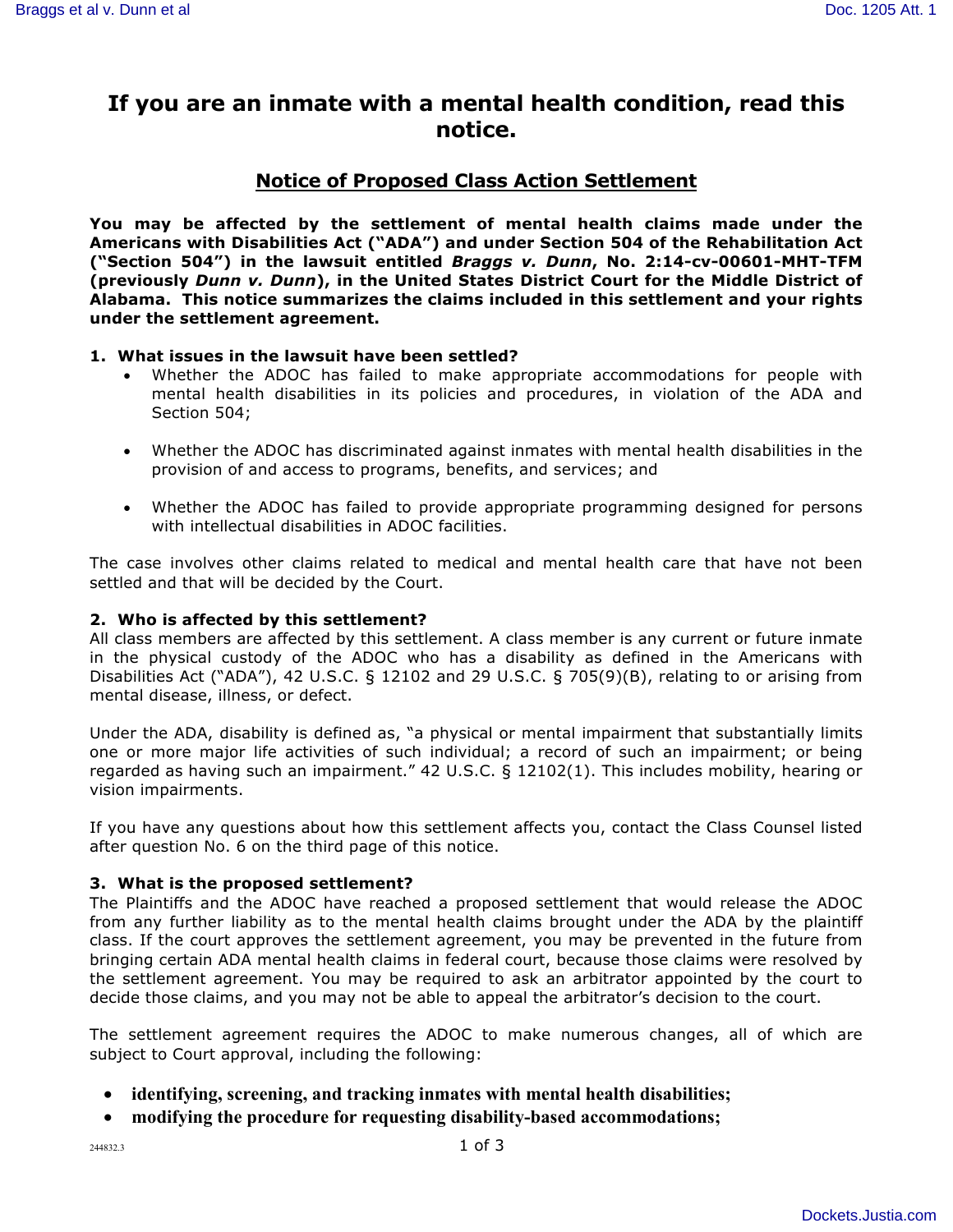- **appointing ADA Coordinators for each facility and statewide;**
- **ensuring that inmates with mental health disabilities have equal access to educational and rehabilitative classes and programs;**
- **offering life skills / adaptive behavior classes for inmates with intellectual disabilities;**
- **putting in place procedures for requesting ADA accommodations and for appealing denials of such requests; and**
- **permitting the Alabama Disabilities Advocacy Program ("ADAP") to monitor ADOC's compliance with the Settlement Agreement.**

The settlement agreement requires the ADOC to pay fees to the court-approved monitor and attorneys' fees to the lawyers who represented the class members.

**You have the right to learn more about the settlement agreement.** A copy is available in your prison law library. If there isn't a library, the settlement agreement will be available in the area where other inmate information is made available in your facility. If you are unable to visit the law library or other area, you may request a copy of the settlement agreement from a correctional officer or class counsel and one will be provided to you.

# **4. Who represents the inmates affected by the settlement?**

The lawyers representing the inmates ("Class Counsel") are Maria V. Morris of Southern Poverty Law Center, 400 Washington Avenue, Montgomery, AL 36104 and William Van Der Pol, Jr. of the Alabama Disabilities Advocacy Program, Box 870395, Tuscaloosa, AL 35487.

#### **5. What are your options?**

The United States District Court for the Middle District of Alabama has preliminarily approved the settlement agreement but will hold a hearing to determine whether it is fair, reasonable, and adequate at \_\_\_\_\_\_\_\_\_\_ on \_\_\_\_\_\_\_\_\_\_\_, 2017, at the United States Courthouse, One Church Street, Montgomery, Alabama. If you wish to testify, say so on the comment form you submit. The court will choose which inmates will be allowed to testify. The inmates who have been selected to testify will speak to the court by videoconference from an ADOC facility, and will not appear in court in person.

#### **You have the right to make objections, comments or statements about the Settlement Agreement through the following methods:**

- 1. You may complete a form called "Response to Proposed Class Action Settlement." If you have not been provided with a copy of the Response form, you may get one from the officer supervising your living area or in your facility's law library. As discussed in the Response form, you must place your completed Response form in the box labeled "ADA Mental Health Settlement Comment Box" located in the area where your facility's inmate request box is located. If you do not have access to the area where the ADA Mental Health Settlement Comment Box is located, you should provide your completed Response form to the following, depending on your housing assignment, who will place your comments in the ADA Mental Health Settlement Comment Box:
	- in Segregation Units, the forms will be collected by members of the Institutional Segregation Review Board during normal rounds;
	- in the Infirmary, Mental Health Units, Stabilization Units, and Death Row, the forms will be collected by the Captain who is responsible for those units;